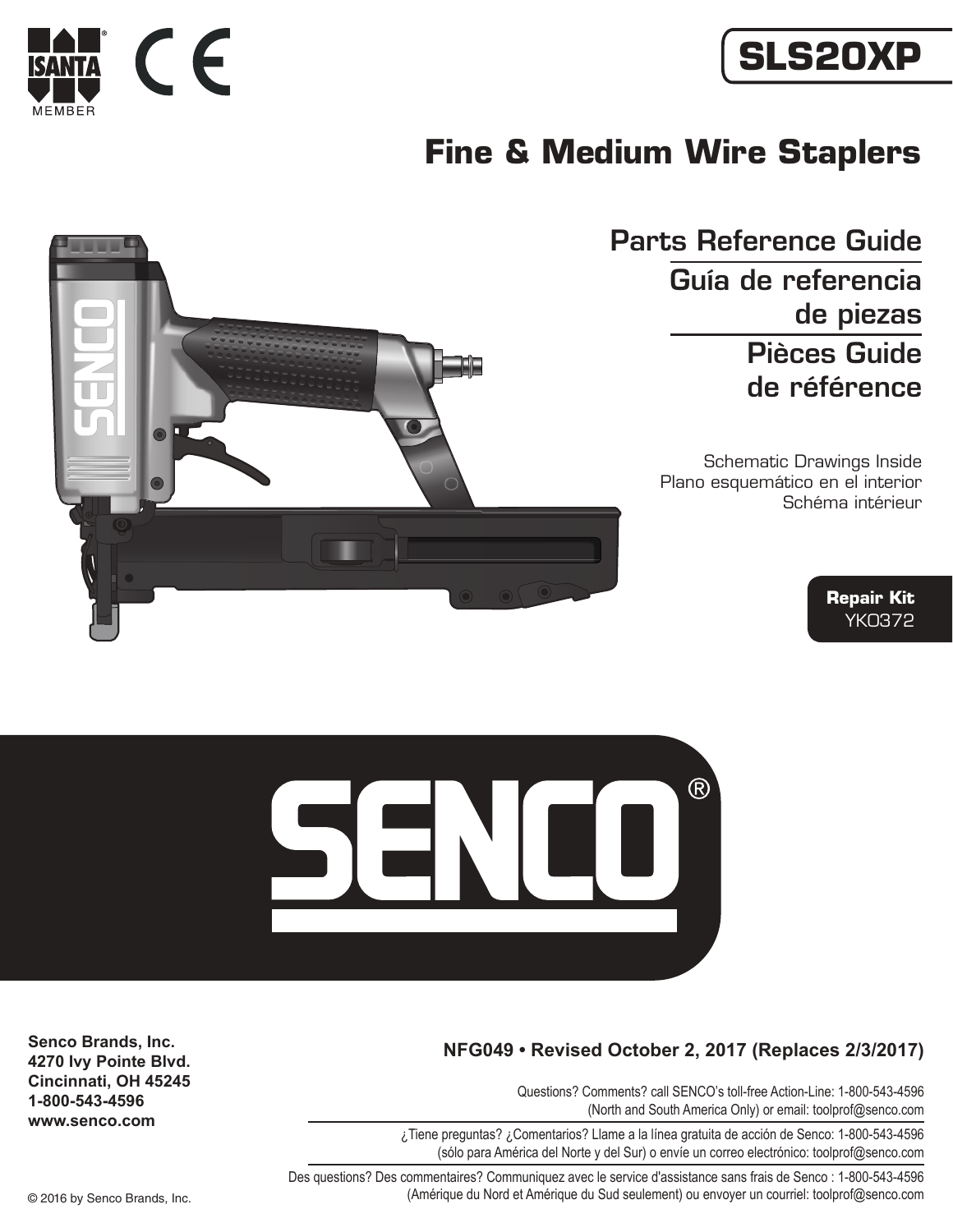

**F**

FA0159

â Does Not Include O-rings

\* No incluye sellos de gomas

\* Joints exclus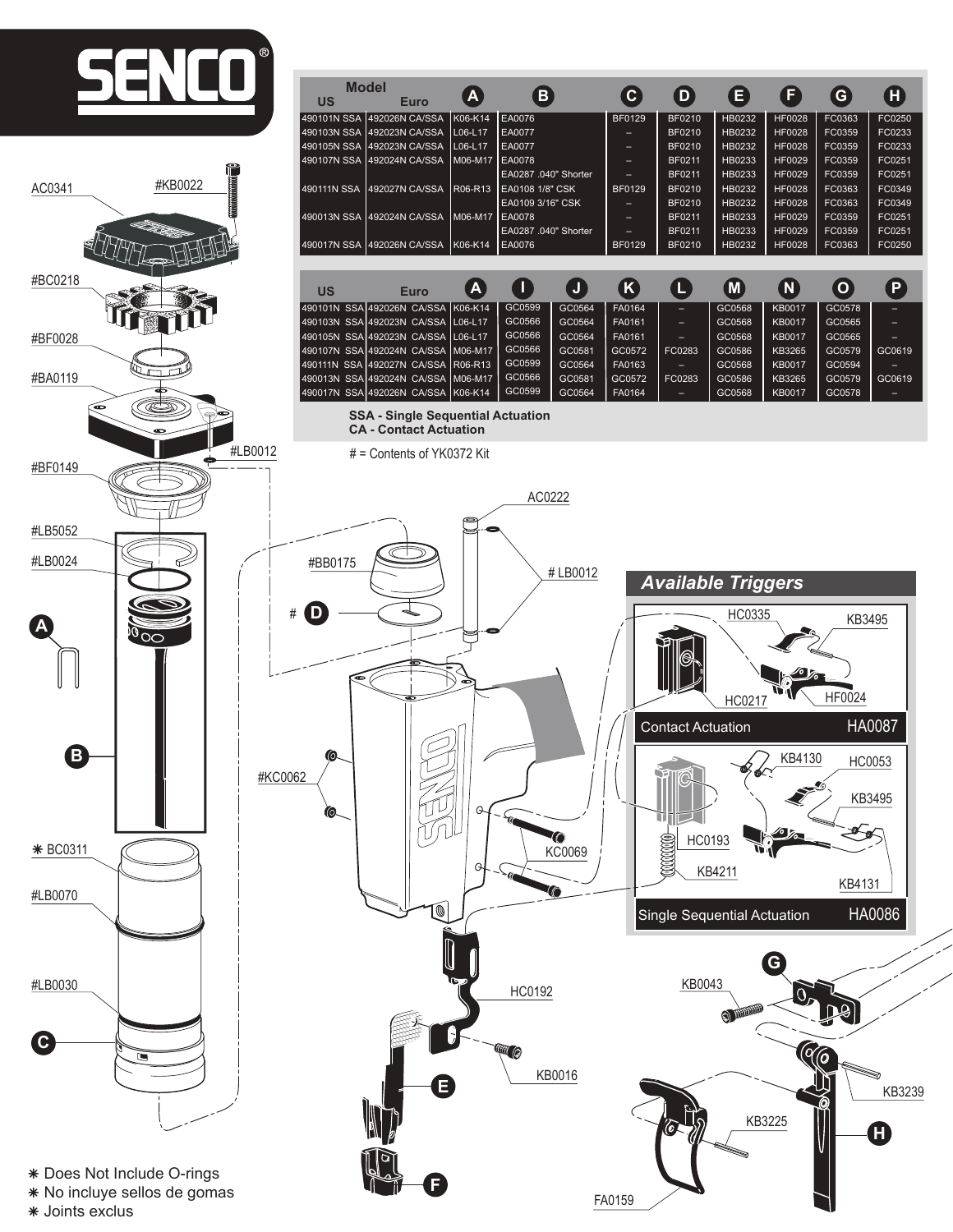### Fine & Medium Wire Staplers **SLS20XP**